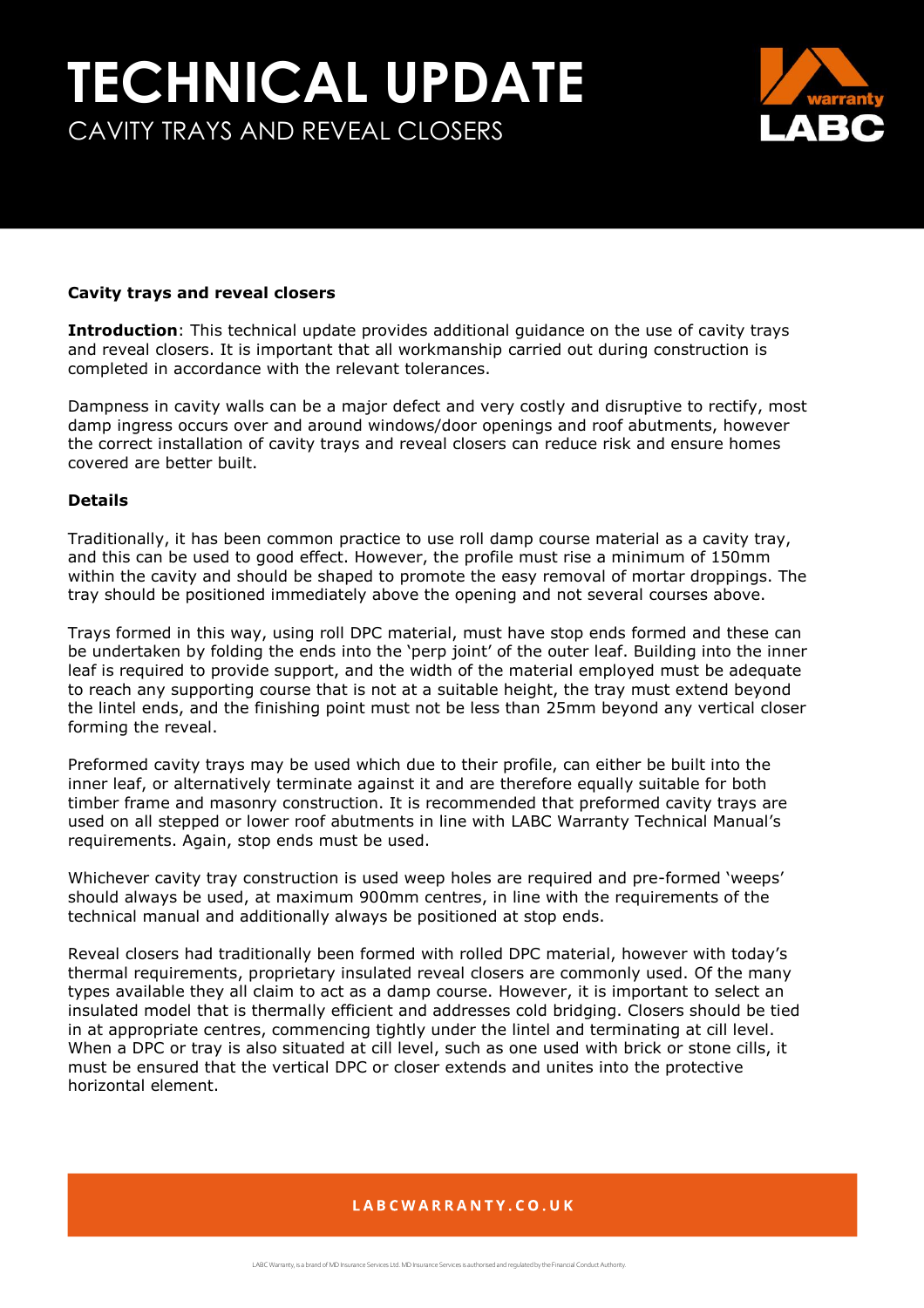## **TECHNICAL UPDATE** CAVITY TRAYS AND REVEAL CLOSERS



#### **Recommendations**

#### **Cavity trays**

- 1. The minimum requirement is that cavity trays are installed over all external door and window openings including bay windows plus at roof abutments both horizontal and pitched.
- 2. Always ensure the cavity tray is correctly located directly over the window/door head.
- 3. Purpose made stepped cavity trays are best utilised for all pitched roof abutments.
- 4. Where natural stone/artificial stone heads are being used. It is advisable to double up the cavity trays, one below and one above the head, as per the Technical Manual's requirements [\(Section 6: External Walls\)](https://info.labcwarranty.co.uk/technical-manual-s6) and ensure that the cavity insulation continues to cover behind the stone head.
- 5. Ensure weep holes are provided at each end of a horizontal cavity tray and at maximum 900mm centres as per the technical manual's requirements (see also below).
- 6. Ensure a weep hole is provided at the base of stepped cavity trays (see also below).
- 7. Ensure the cavity trays are kept free of mortar droppings.
- 8. For warranty purposes cavity trays, stop ends and weep holes should also be provided in render walls.
- 9. All weep holes should be clear of any render in order to fulfil their function.

### **Reveal closers**

- A. Always check products that claim to satisfy every requirement, do so.
- B. Always ensure the installation is in accordance with the manufacturer's requirements
- C. Always ensure the reveal closer is insulated and protects against cold bridging, as required.
- D. Always ensure the reveal closer runs the full height of the reveal itself, with no gaps present.

## LABCWARRANTY.CO.UK